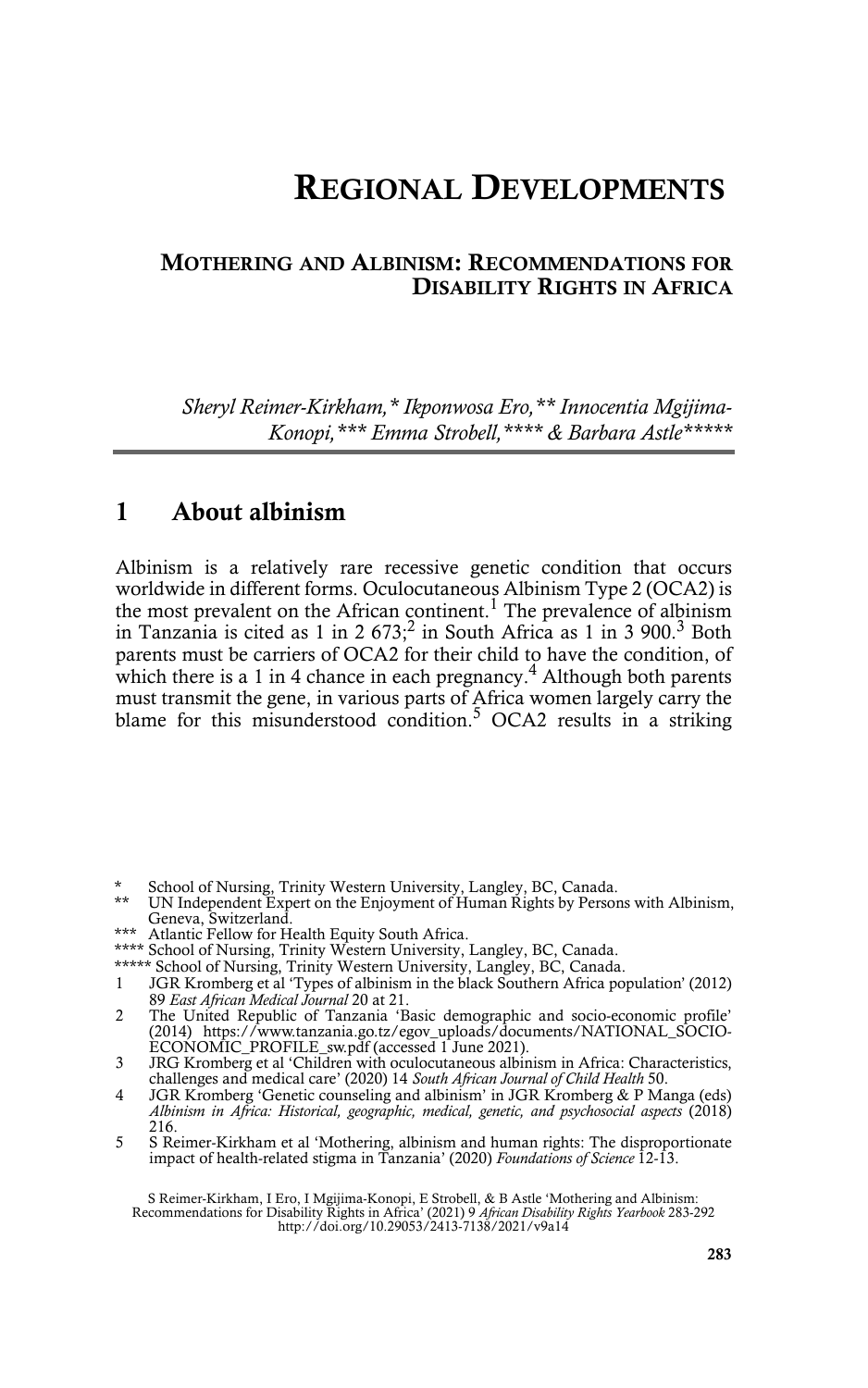physical appearance, particularly in the African context, where a partial or complete lack of melanin manifests as pale white skin, light hair, and sometimes light eye colouring.<sup>6</sup> Lack of melanin causes a spectrum of visual impairments and heightened risk for developing skin cancer in the absence of meticulous sunscreen use and protective clothing.<sup>7</sup> Concerns encountered by persons with albinism have increasingly been assessed from a human rights lens over the past decade, because of the levels of misunderstanding, discrimination, stigma and violence they endure, including harmful practices. This commentary focuses on the littleresearched experiences of mothers impacted by albinism, whether with albinism themselves or with children with albinism.

## **2 Human rights research in Tanzania and South Africa**

We draw on an ethnographic study in Tanzania and South Africa<sup>8</sup> on mothers impacted by albinism, conducted by a researcher-advocate-policy network.<sup>9</sup> Phase I of participatory fieldwork, involving sharing circles, indepth interviews, and participant observation, was completed in Tanzania's Dar es Salaam and Mwanza regions in 2019. Sixty-two participants engaged in the research, of which 17 were mothers of children with albinism, nine were mothers with albinism themselves, and 36 were key stakeholders. During the global pandemic, similar participatory data collection in South Africa (Phase II) has been replaced with virtual fieldwork in collaboration with the local research team. Through virtual platforms such as Zoom and WhatsApp, 13 mothers and key stakeholders have been interviewed as of August 2021. Along with the fieldwork, the researcher-advocate-policy network is active in community engagement, advocacy, and knowledge mobilisation.

<sup>6</sup> JGR Kromberg 'Clinical features, types of albinism, and natural history' in JGR Kromberg & P Manga (eds) *Albinism in Africa: Historical, geographic, medical, genetic, and psychosocial aspects* (2018) 28.

As above.

<sup>8</sup> Research ethics clearance was obtained from the researchers' universities in Canada; in Tanzania from the National Institute of Medical Research (NIMR) and COSTECH (Tanzania Commission for Science and Technology); and in South Africa from the University of Pretoria.

<sup>9</sup> Ikponwosa Ero, the inaugural UN Independent Expert on the enjoyment of human rights by persons with albinism, initiated this network with an invitation to Reimer-Kirkham and Astle to conduct research on albinism, human rights, and cultural/ spiritual beliefs and practices. Our acknowledgement to network members: www.motheringandalbinism.com.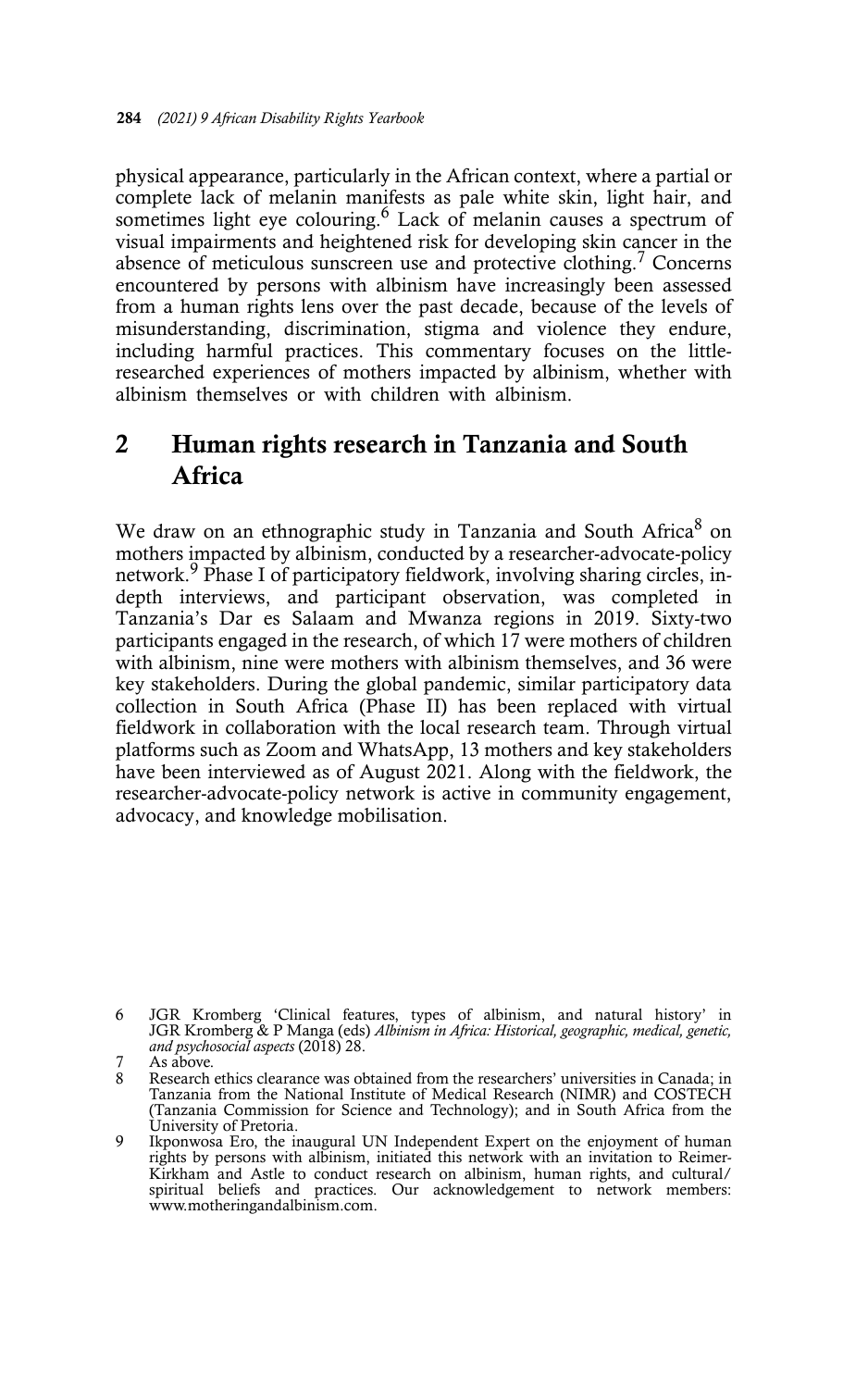## **3 Human rights situation of mothers impacted by albinism: Making the case for a human rights approach**

Our research underscores the need for a human rights approach to address mothers' experiences of discrimination, harmful practices, gender inequality, and lack of access to necessary services.

## **3.1 Discrimination**

The study has revealed a near-universal experience of multiple and intersecting discrimination for persons with albinism and their families, with mothers bearing a disproportionate burden.<sup>10</sup> Fueled by superstitious beliefs about albinism, mothers in our study faced discrimination along a continuum of severity from verbal insults, to reduced or hindered access to education and health services for their child, social exclusion, intimate partner violence, and abandonment. Discrimination started at the birth of an infant with albinism, from the reactions of healthcare providers, family, and community members, and continued across the life span of the child or mother with albinism. The discrimination was often based on the colouring of their child with albinism. Due to the hypervisibility of persons with albinism in contrast to the dominant Black citizenry in most parts of Africa, judgements and stigmatisation occur quickly. For example, a South African participant recalled her son being called 'golden boy' and 'swine' while a Tanzanian mother with albinism recalled growing up with dehumanising language such as 'white monkey' and 'ghost' (*zeruzeru*). Based on data from Tanzania and South Africa, mothers of children with albinism face multiple and intersecting discrimination on the basis of gender, disability, and race, resulting in reduced quality of life, heightened morbidity (for example, mental health challenges), and deprivation such as unstable incomes, food insecurity, and unstable housing and shelter.<sup>11</sup>

### **3.2 Harmful practices**

Mothers impacted by albinism report the extraordinary burden of care and surveillance that is required, especially to protect their children from

<sup>10</sup> UNGA 'Women and children impacted by albinism' R*eport of the Independent Expert on the enjoyment of human rights by persons with albinism, Ikponwosa Ero* A/HRC/43/42 (24 December 2019). This was based on a survey of persons with albinism and their representative organisations as well as government and other CSOs and national human rights institutions.

<sup>11</sup> Reimer-Kirkham et al (n 5) 16.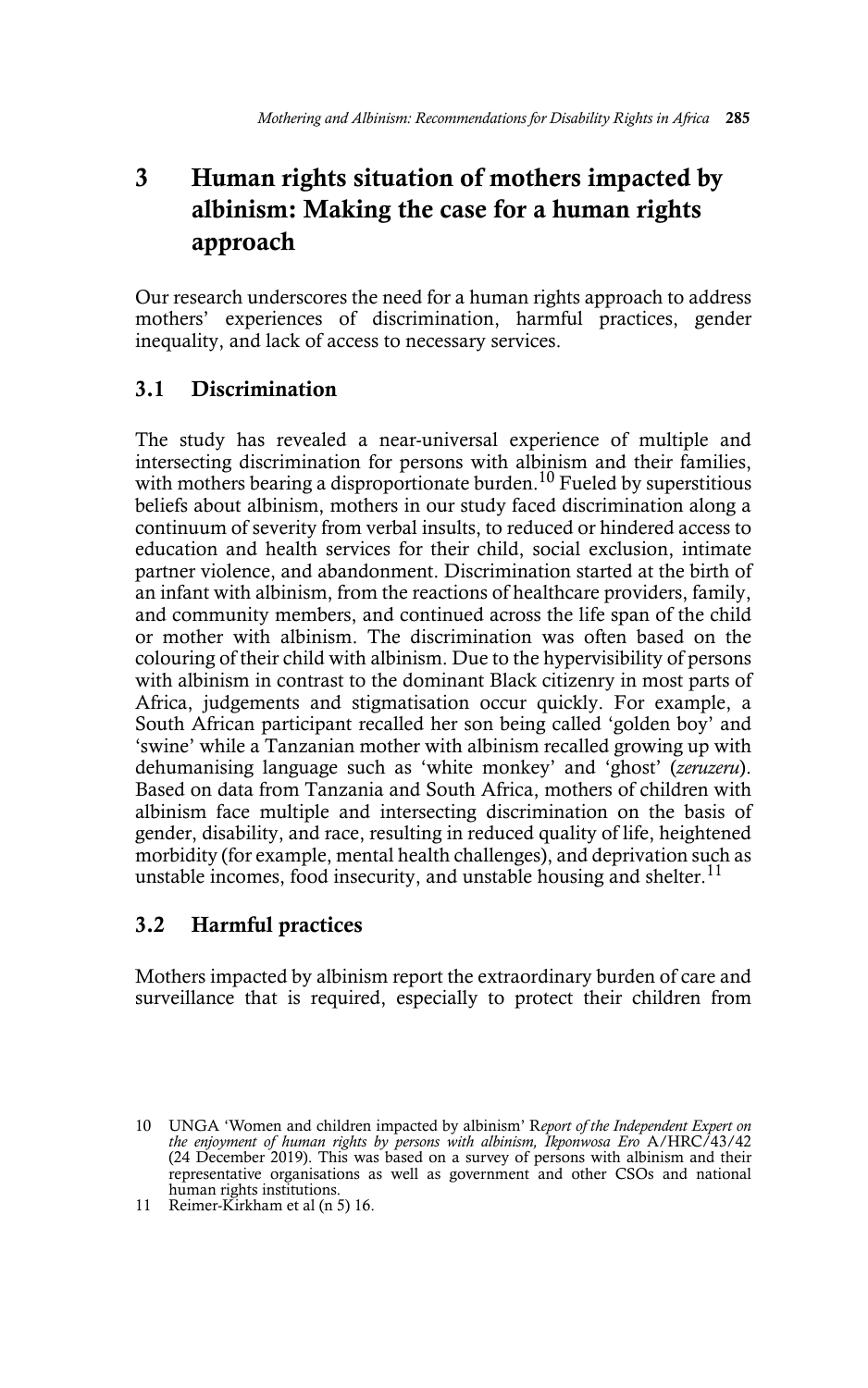harmful practices.<sup>12</sup> Harmful practices range from utterance of threats, to forceful removal of hair, trafficking in persons and in body parts, mutilation, and murder.<sup>13</sup> In Tanzania, where there has been a relatively high incidence of reported attacks,<sup>14</sup> particularly against children with albinism, many mothers in our study intervened in direct ways, for example, by accompanying their children to school, quitting jobs to be present with their children, and interrupting kidnapping attempts.<sup>15</sup> In South Africa, where there have been fewer reported incidents, mothers of children with albinism in our ongoing study nonetheless describe a constant state of worry and unease.<sup>16</sup>

Harmful practices, particularly those forms that are accusations of witchcraft and ritual attacks, have been identified as a root cause of human rights violations perpetuated against persons with albinism and their families.<sup>17</sup> In relation to harmful practices in general, the Protocol to the African Charter on the Rights of Women in Africa (the Maputo Protocol)<sup>18</sup> and the African Charter on the Rights and Welfare of the Child (ACRWC)19 allude to and prohibit harmful practices. The Maputo Protocol lists some measures on how to respond, while the African Disability Protocol has greatly elaborated on the issue. The African Disability Protocol defines harmful practices taking a broad approach including 'behaviour, attitudes and practices based on tradition, culture, religion, superstition or other reasons, which negatively affect the human rights and fundamental freedoms of persons with disabilities or perpetuate discrimination'.<sup>20</sup> This open-ended list means that the Protocol may accommodate any other forms of emerging harmful practices. This is an important factor, given the dynamic and constantly evolving forms that these practices tend to take in the region with regards to persons with

- 12 Ero et al 'Women human rights defenders: A case of activism of mothers of children with albinism in Tanzania' in *Handbook of Critical Disability Studies in a Globalizing World* (in review) 12-13.
- 13 UNGA 'Report of the Independent Expert on the enjoyment of human rights by persons with albinism: A preliminary survey on the root causes of attacks and discrimination against persons with albinism' (2016) A/71/255 (29 July 2016) paras 16 and 39-48.
- 14 UNGA 'Report of the Independent Expert on the enjoyment of human rights by persons with albinism on her mission to the United Republic of Tanzania' (2017) A/ HRC/37/57/Add.1 (20 December 2017) para 52.
- 15 Ero et al  $(n 12)$  12-13.<br>16 Interviews with South
- 16 Interviews with South African participants, January 2021.<br>17 United Nations General Assembly (UNGA) 'Achie
- United Nations General Assembly (UNGA) 'Achievements, accomplishments, challenges and the way forward: An overview of work on the mandate' (2020) *Report of the Independent Expert on the enjoyment of human rights by persons with albinism, Ikponwosa Ero* A/HRC/46/32 21 (December 2020) para 65. 18 African Union, Protocol to the African Charter on Human and People's Rights on the
- Rights of Women in Africa, adopted on 1 July 2003, entered into force 25 November 2005.
- 19 African Union, African Charter on the Rights and Welfare of the Child, adopted July 1990, at 12 and 13.
- 20 African Union, Protocol to the African Charter on Human and Peoples' Rights on the Rights of People with Disabilities in Africa (2018) 4 https://au.int/sites/default/files/ treaties/36440-treaty-protocol\_to\_the\_achpr\_on\_the\_rights\_of\_persons\_with\_disabili ties\_in\_africa\_e.pdf (accessed 1 June 2021).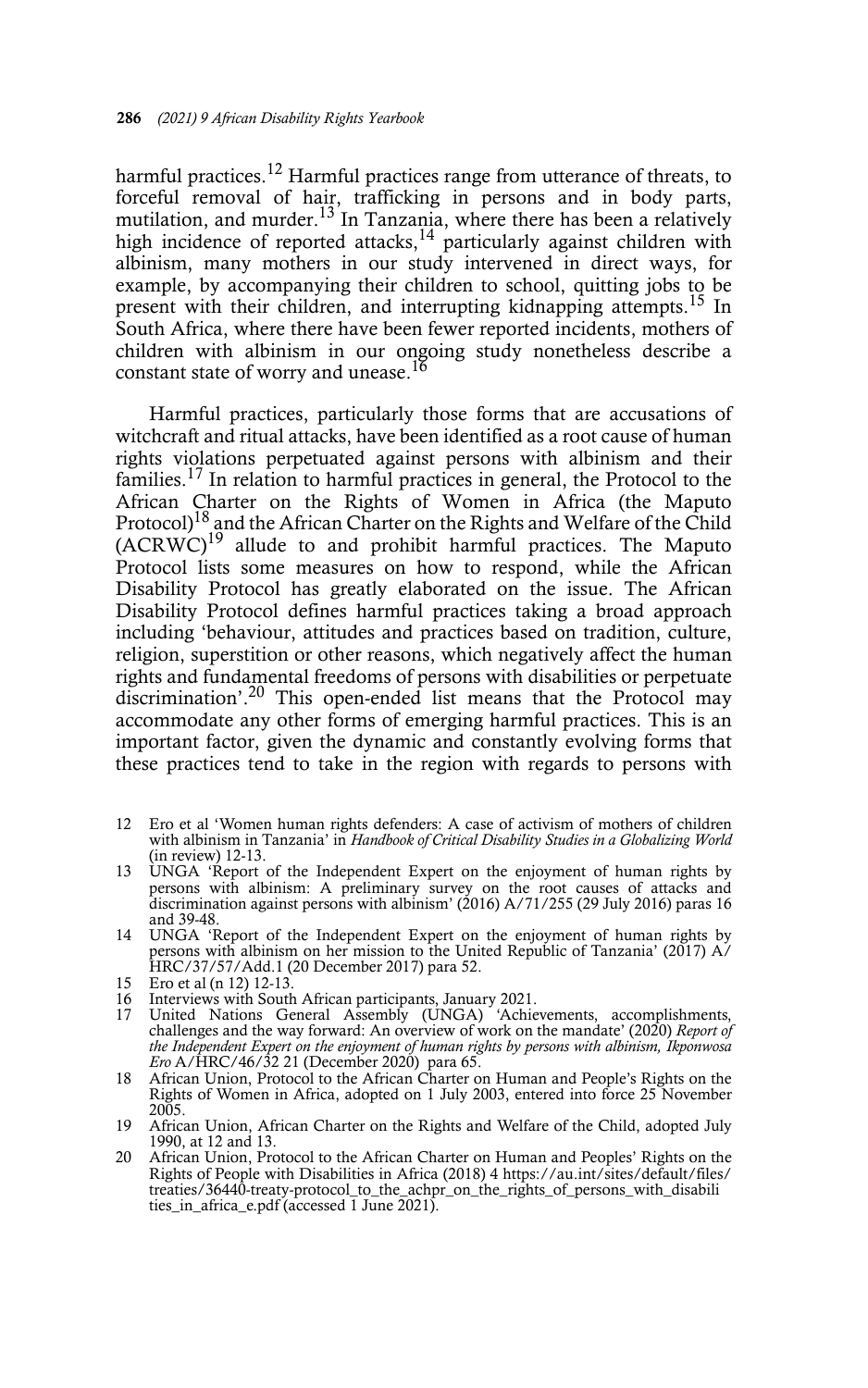albinism. Article 11 of the same Protocol includes as harmful practices 'omens', 'witchcraft', 'ritual killings', 'concealment' and 'derogatory language'.<sup>21</sup> It also protects persons with disabilities from 'exploitation, violence and abuse within and outside the home'.22 The Protocol proscribes negative representations and stereotyping of persons with disabilities, in both traditional and modern cultural activities, and through the media; $^{23}$  and affirms the right to live in the community. $^{24,25}$  The Convention on the Rights of Persons with Disability (CRPD) in article 8(1)(b) calls on states to combat stereotypes, prejudices and harmful practices relating to persons with disabilities.<sup>26</sup>

### **3.3 Gender equality**

For the mothers in our study, gender inequality operated in complex ways in their everyday lives and was sustained by entrenched constructions about masculinity and femininity in the family context. Gender-based violence and abandonment were experienced by many of the mothers in our study. Women were typically blamed for the birth of a child with albinism, with gendered speculations such as infidelity with a white man, or spiritualised interpretations such as albinism occurring as punishment from god(s), spirits or ancestors for an alleged wrongdoing by the mother.<sup>27</sup> The perceived worth of mothers plummeted as they were deemed 'not woman enough'28 either because they had albinism or because they gave birth to a child with albinism. Gender inequality meant that for many they were left without resources, power, and control, while being burdened with full responsibility for the welfare of their children.<sup>29</sup>

#### **3.4 Stigma and access to services**

Mothers from Tanzania and South Africa provided multiple accounts of how stigma interfered with their access to health upon having the child with albinism.<sup>30</sup> Mothers were often not informed that their child was a child with a disability; rather the information tended to focus on the mystique of the child, leaving the mother without access to health information and support. There was often limited access to sunscreen to protect their children from skin cancer. Nearly all the support they received was self-generated through informal cooperation through which they

<sup>21</sup> The African Disability Protocol (n 20) 9.<br>22 The African Disability Protocol (n 20) are 22 The African Disability Protocol (n 20) arts 8 and 9(2)(c).<br>23 The African Disability Protocol (n 20) arts 18 and 25(g).

<sup>23</sup> The African Disability Protocol (n 20) arts 18 and 25(g).

<sup>24</sup> The African Disability Protocol (n 20) arts 10 and 14. 25 The African Disability Protocol (n 20) arts 21,22 and 31.

<sup>26</sup> UN General Assembly, Convention on the Rights of Persons with Disabilities (2007) UN Doc A/RES/61/106 (24 January 2007).

<sup>27</sup> Reimer-Kirkham et al (n 5); UNGA (n 10).<br>28 Reimer-Kirkham et al (n 5) 9.

<sup>28</sup> Reimer-Kirkham et al (n 5) 9.<br>29 Reimer-Kirkham et al (n 5 ab

Reimer-Kirkham et al (n 5 above) 13.

<sup>30</sup> Reimer-Kirkham et al (n 5).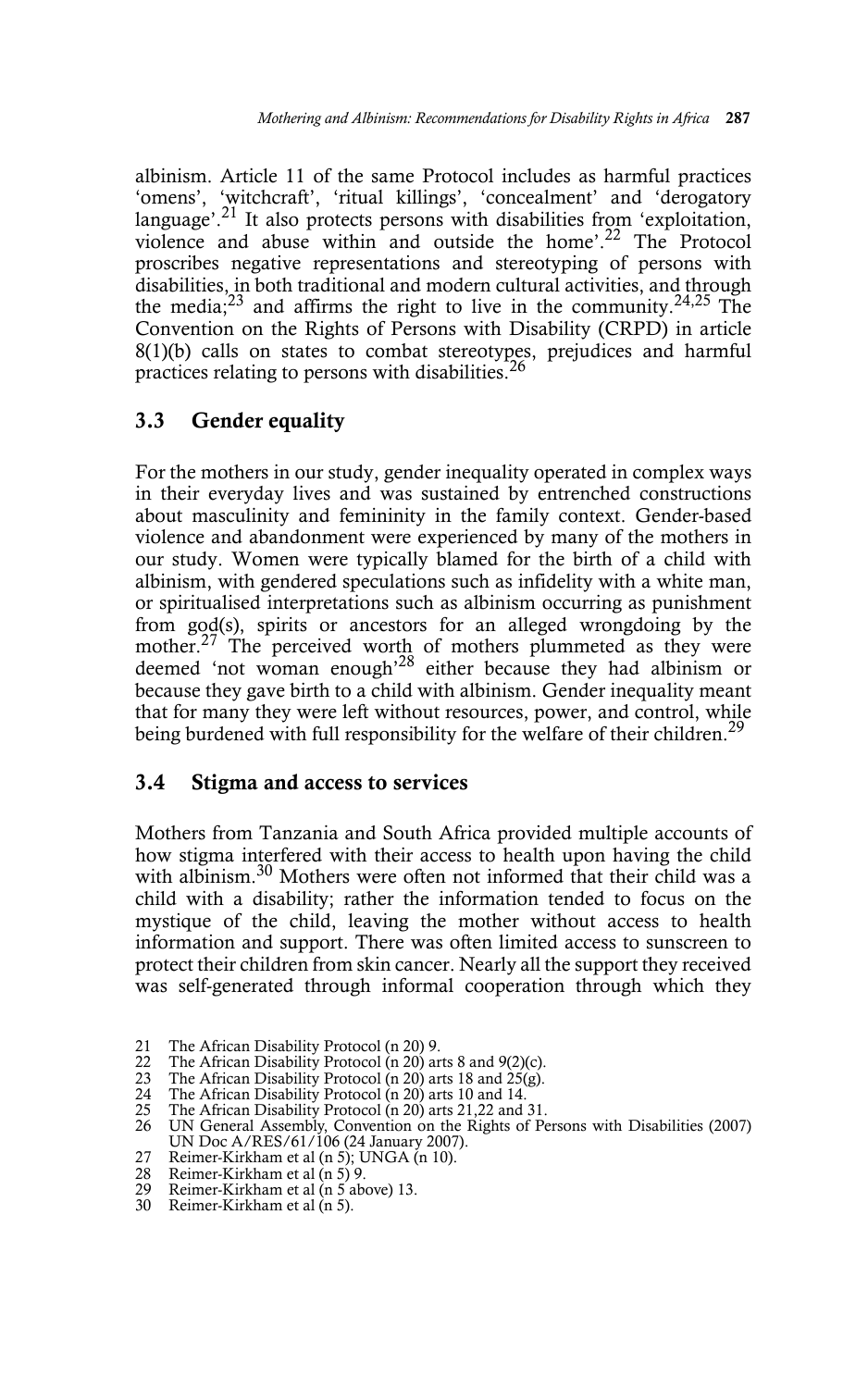nurtured resilience and built viable micro-enterprises, often with support from non-governmental organisations.<sup>31</sup>

## **4 Using the Convention on the Rights of Persons with Disabilities (CRPD) and African Disability Protocol to address experiences of mothers impacted by albinism**

The CRPD<sup>32</sup> which has been ratified by both Tanzania and South Africa - and its African counterpart, yet to come into force, the African Charter on Human and Peoples' Rights on the Rights of People with Disabilities in Africa (African Disability Protocol) - if applied simultaneously can adequately<sup>33</sup> respond to human rights violations experienced by mothers impacted by albinism.<sup>34</sup> According to the CRPD, state parties have a duty to prohibit 'all discrimination'<sup>35</sup> and this includes 'discrimination by association<sup>36</sup> affecting mothers of children with disabilities. This warrants formal measures such as 'effective legal remedies and sanctions in civil, administrative and criminal proceedings, including protection from any acts of discrimination carried out by private entities<sup>'</sup>,<sup>37</sup> as well as 'specific measures'.38 The African Disability Protocol similarly recognises the need for states to protect family members of persons with disabilities from indirect discrimination. Article  $5(2)(b)^{39}$  of the Protocol also calls for specific measures in a manner analogous to the CRPD.<sup>40</sup> These treaties recognise the essential role that families, guardians and caregivers play in the lives of persons with disability. Similarly, the CRPD and the African Disability Protocol recognise multiple and intersecting discrimination. The CRPD's preamble recalls the 'difficult conditions faced by persons with disabilities who are subject to multiple or aggravated forms of discrimination<sup>'41</sup> whilst the Protocol expresses concern at the multiple forms of discrimination people with disabilities face.<sup>42</sup>

- 
- 
- 31 Ero et al (n 12) 7-8. 32 CRPD (n 26). 33 The African Disability Protocol (n 20).
- 34 African Union 'List of countries which have signed, ratified/acceded to the Protocol to the [African Disability Protocol]' (2020) 1.
- 35 CRPD (n 26) art 5(2).
- 36 CRPD Committee, General Comment 6 (2018) on equality and non-discrimination (2018) UN Doc CRPD/C/GC/6 dated 26 April 2018, paras 17 and 18(b).
- 37 Para 22 of General Comment 6.
- 
- 38 Para 28 of General Comment 6. 39 African Disability Protocol (n 20) 6. 40 See art 5(4), paras 28 and 29.
- 
- 41 CRPD (n 26) 2.
- 42 African Disability Protocol (n 20).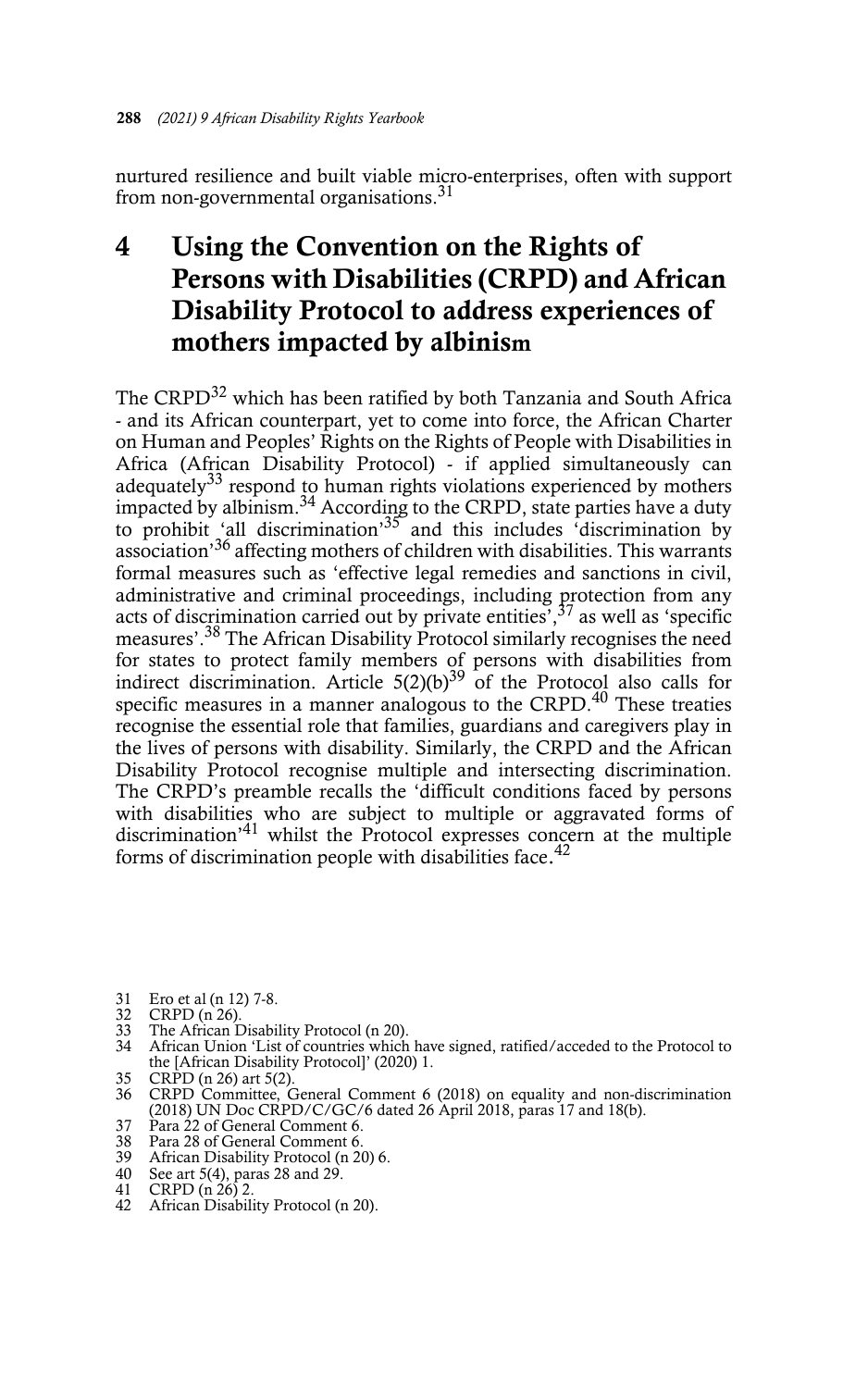## **5 Unsettled issues**

Associated racial discrimination experienced by mothers of children with albinism is often not addressed. The International Convention on the Elimination of Racial Discrimination (CERD) defines racial discrimination as 'based on any distinction, exclusion, restriction or preference based on' inter alia, colour

which has the purpose or effect of nullifying or impairing the recognition, enjoyment or exercise, on an equal footing, of human rights and fundamental freedoms in the political, economic, social, cultural or any other field of public life.43

The grounds for discrimination listed in article 1 do not need to be combined, and discrimination based on any one of these triggers are not only subject to the Convention, but also all the instruments applicable in the efforts to combat racial discrimination are equally applicable to persons with albinism.<sup>44</sup> Recently there have been calls for the crimes against people with albinism to be considered hate crimes on the basis of colour.<sup>45</sup> The Independent Expert has called for guidance from the CERD on this matter.<sup>46,47</sup>

## **6 Recommendations**

#### **6.1 The obligation to take specific measures**

Multiple and intersecting discrimination for a small, marginalised group that is historically misunderstood, and which faces harmful practices of a particular and 'stunningly vicious'48 nature, calls for adoption of specific measures. Specific measures are used in human rights to accelerate equality and provide advantages to a certain (often historically) underrepresented or marginalised group. While the measures are usually temporary, they can be permanent, depending on 'context and

<sup>43</sup> UN General Assembly, International Convention on the Elimination of All Forms of Racial Discrimination, 21 December 1965, United Nations, Treaty Series, vol 660, p 195, art 1(1), entered into force 4 January 1969, 2.

<sup>44</sup> Such as action plans and other measures taken to implement the Durban Declaration and Programme of Action. See Concluding Observations on the combined fourth to<br>eighth periodic reports of South Africa, Committee on the Elimination of Racial<br>Discrimination (5 October 2016) UN Doc CERD/C/ZAF/4-8 (2016) pa 45 UNGA (n 17 above) 17-19.

<sup>46</sup> As above. 47 UNGA 'Report of the Independent Expert on the enjoyment of human rights by persons with albinism on the expert workshop on witchcraft and human rights' A/HRC/37/57/Add.2 (2018) para. 28.

<sup>48</sup> OHCHR 'Zeid calls for action after surge in "stunningly vicious attacks" on people with albinism in East Africa' (2015) https://www.ohchr.org/EN/NewsEvents/Pages/ DisplayNews.aspx?NewsID=15673&LangID=E (accessed 1 June 2021) para 2.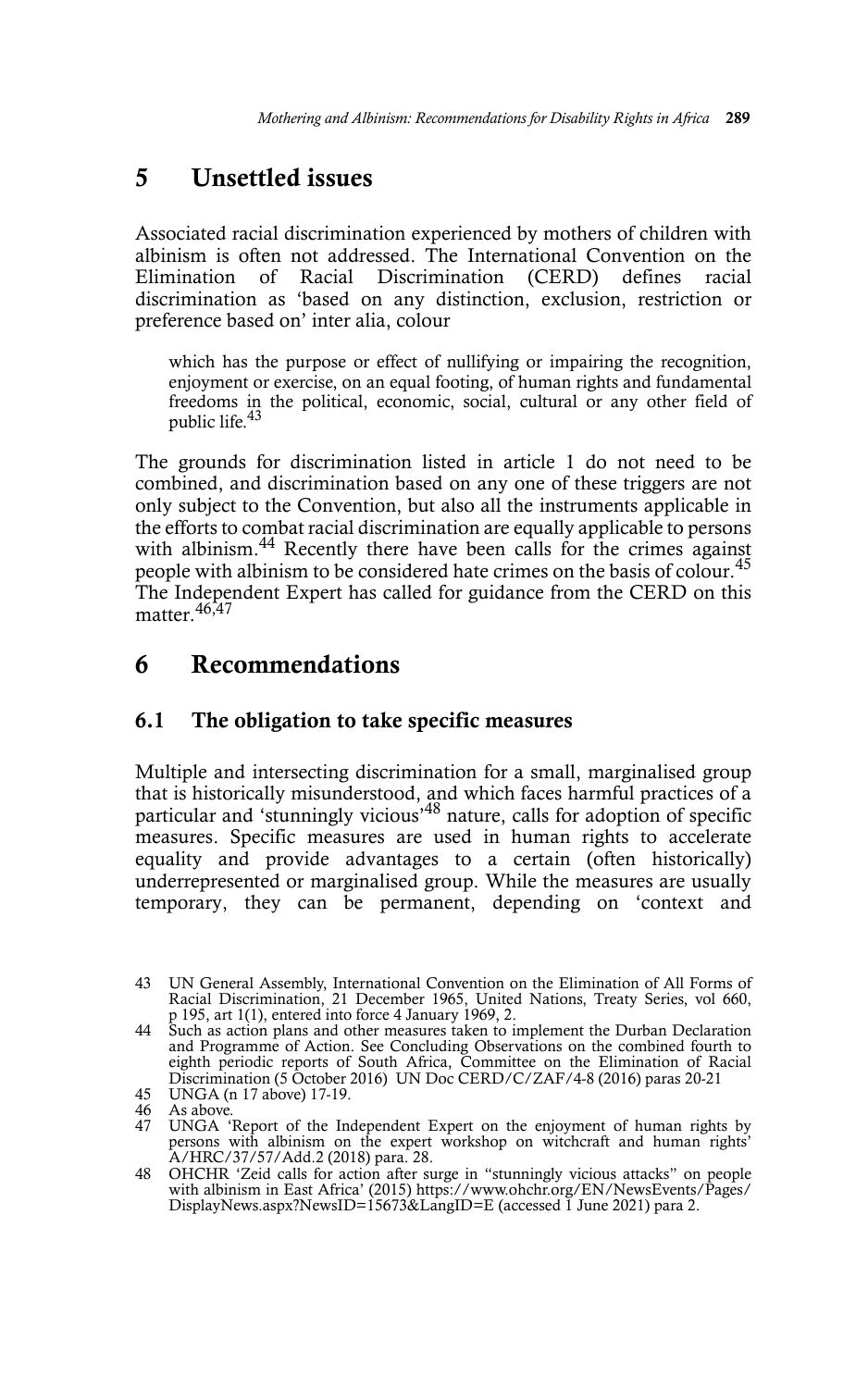circumstances, including by virtue of a particular impairment or the structural barriers of society<sup>7</sup>.49

As state parties to the CRPD, South Africa and Tanzania have a duty to adopt long-term, in-depth, and widespread measures to deal with the multiple and intersecting discrimination experienced by mothers of children with albinism. Such measures include education about the genetics of albinism and the human rights framework, specifically targeting health workers and community leaders, or other custodians of culture at the community level, targeting parents of children with albinism such as support groups for mothers impacted by albinism with the objective of facilitating the implementation of preventive and accountability measures where rights have been violated. Long term, specific measures are more effective at transforming cultural norms and structures that uphold human rights standards.

The need for specific measures was one of the lessons learned from the Millennium Development Goals (MDGs), an international agenda pursued by all member states of the UN, including Tanzania and South Africa. Many of these goals targeted only a percentage of the mainstream population and progress was measured with averages, instead of disaggregated indicators. Consequently, inequalities affecting specific groups and sub-groups were neither measured nor addressed, even though the situation of many of the groups was 'deteriorating'.50 The Sustainable Development Goals (SDGs) which set out to continue the MDGs, contain a central pledge 'to leave no one behind'.<sup>51</sup>

The objective of leaving no one behind includes a core aim of ending absolute poverty and discrimination by prioritising and fast-tracking action for those furthest behind. Affirmative action should be taken to ensure that 'populations at risk of being left behind are included from the start' and requires 'enabling people and groups who are left behind to progress at a higher rate than those who are better off".<sup>52</sup>

Fundamentally, leaving no one behind promotes the right to equality and non-discrimination, which is intrinsic to sustainable development. The adoption of specific measures for mothers impacted by albinism is in accordance with international human rights standards and obligations, and is instrumental in the universal pledge of leaving no one behind. The

<sup>49</sup> Para 29 of General Comment 6.

<sup>50</sup> UNGA 'Enjoyment of human rights by persons with albinism' *Report by the Independent Expert on the enjoyment of human rights by persons with albinism, Ikponwosa Ero* A/73/181 (2018) 14.

<sup>51</sup> United Nations Sustainable Development Group 'Leave no one behind' https:// unsdg.un.org/2030-agenda/universal-values/leave-no-one-behind (accessed 1 June 2021).

<sup>52</sup> E Stuart & E Samman 'Defining "leave no one behind"' (2017) *Overseas Development Institute* 2 and 3.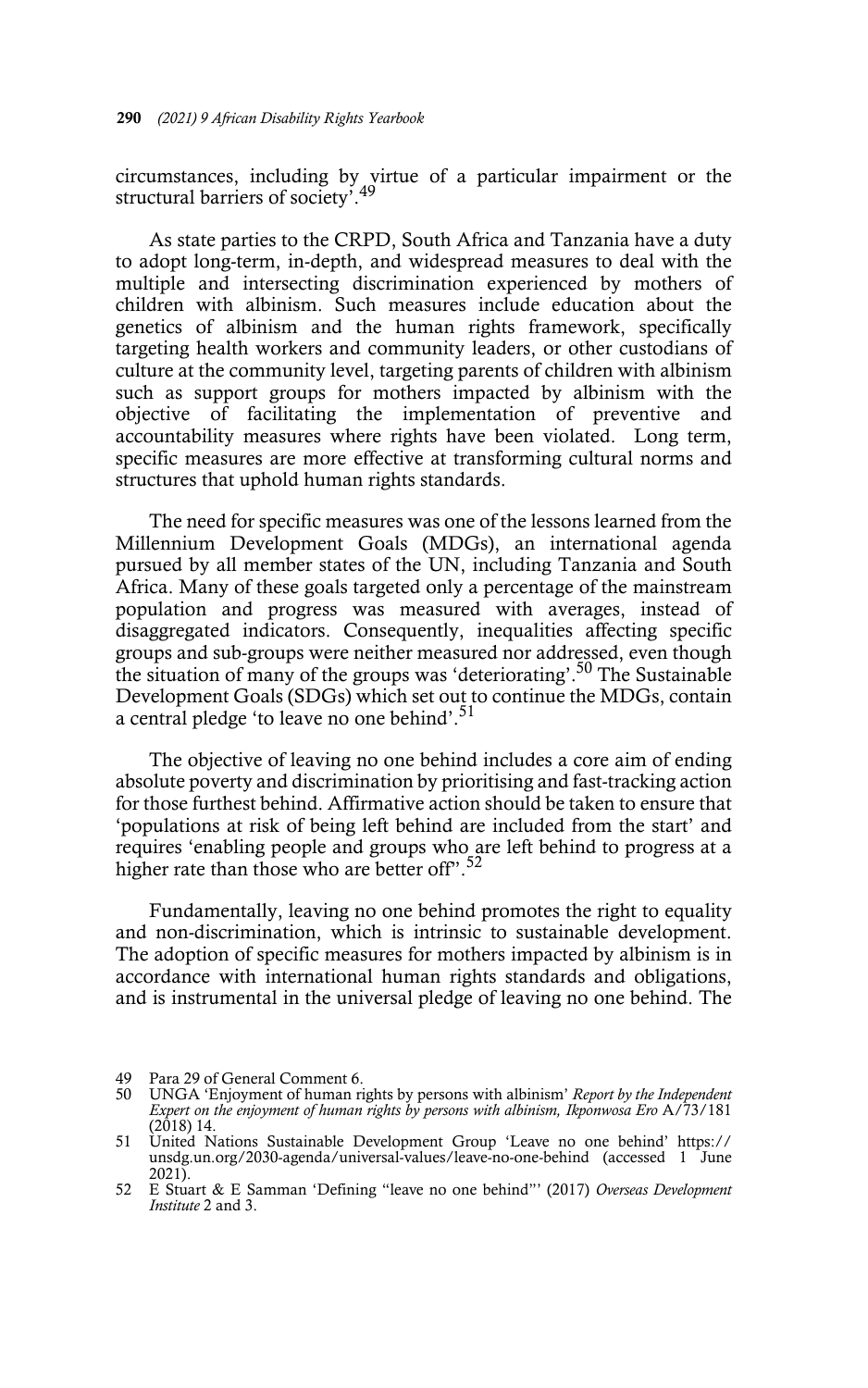Regional Action Plan on Albinism<sup>53</sup> is a compendium of specific measures that both Tanzania and South Africa as member states of the African Union have been called upon to adopt at the national level.<sup>54</sup>

#### **6.2 Recognition of discrimination by association**

This commentary has implications for disability rights more broadly. First, the multiple and intersecting discrimination experienced by mothers of children with albinism reflect what can be the case for other mothers of children with disabilities. There is often a lack of recognition of multiple and intersecting discrimination or discrimination by association in the region, as well as a lack of effective mechanisms of legal redress and reparation. Those related to people with disabilities need to receive education on their own rights, and how disability rights laws, among others, protect them. As this research continues, there will be a need to conduct a deeper assessment of how member states have dealt with discrimination by association including emerging patterns from international and regional jurisprudence.

Second, because of these intersecting violations, the case of mothers impacted by albinism illustrates the need for multi-level, multi-vector analyses, instruments, and interventions for sustained change; bringing together national, regional, and international attention and intervention. While the multisectoral approach and the mainstreaming of disability rights has been in progress for many years, this process appears to be slower in the countries we have studied. There is a need to invest in mainstreaming disability rights in Tanzania and South Africa, and to assist in the transition of the concept of disability from the socio-cultural approach to the human rights approach.

## **7 Conclusion**

This study on mothering and albinism underscores the importance of immediate ratification and implementation of the Africa Disability Protocol. This is crucial for the protection of people with disabilities, but particularly for people with albinism and their families in Africa, who are often vulnerable to harmful practices. Harmful practices are recognised in the Africa Disability Protocol as forms of human rights violations indefensible by culture or tradition.<sup>55</sup> We have evidence from this study that harmful practices are often culturally entrenched actions that threaten

<sup>53</sup> Actiononalbinism.org (accessed 1 June 2021).<br>54 ACHPR 'Resolution on the regional action.

ACHPR 'Resolution on the regional action plan on albinism in Africa (2017-2021)' ACHPR/Res.373(LX) (2017) 1 https://www.achpr.org/index.php?url=sessions/ resolutions&id=415#:~:text=Endorses%20the%20Regional%20Action%20Plan (accessed 1 June 2021).

<sup>55</sup> N 20, 4, 6 & 9.